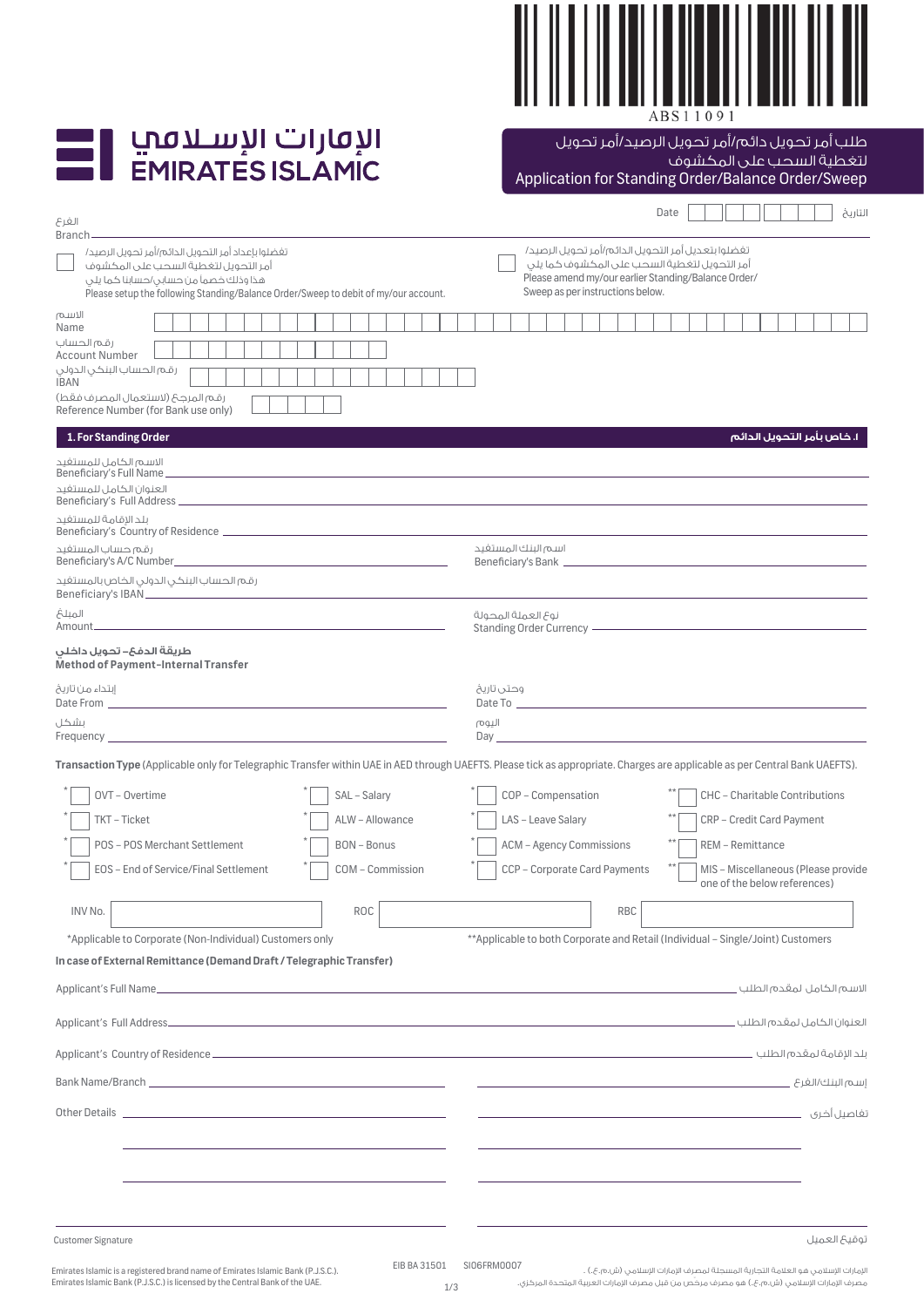| 2. For Balance Order                                                                                                                                                                                                                             | ٢. خاص بأمر التحويل الرصيد                                                                                                                                                                                                              |  |  |  |
|--------------------------------------------------------------------------------------------------------------------------------------------------------------------------------------------------------------------------------------------------|-----------------------------------------------------------------------------------------------------------------------------------------------------------------------------------------------------------------------------------------|--|--|--|
| If balance exceeds (ccy) and the state of the state of the state of the state of the state of the state of the state of the state of the state of the state of the state of the state of the state of the state of the state o                   | إذا تجاوز الرصيد مبلغا وقدره (العملة) _                                                                                                                                                                                                 |  |  |  |
| (amount) ________________________transfer to Account Number______________________                                                                                                                                                                |                                                                                                                                                                                                                                         |  |  |  |
| If balance falls below (ccy) and the control of the control of the control of the control of the control of the control of the control of the control of the control of the control of the control of the control of the contr                   |                                                                                                                                                                                                                                         |  |  |  |
| transfer from Account Number<br><u> 1980 - Jan Stein Stein Stein Stein Stein Stein Stein Stein Stein Stein Stein Stein Stein Stein Stein Stein S</u>                                                                                             | یحول (من) حساب رقم                                                                                                                                                                                                                      |  |  |  |
| إبتداء من تاريخ<br>Date From the contract of the contract of the contract of the contract of the contract of the contract of the contract of the contract of the contract of the contract of the contract of the contract of the contract of the | وحتی تاریخ<br>Date To <u>_______________</u>                                                                                                                                                                                            |  |  |  |
| بشكل<br>Frequency                                                                                                                                                                                                                                | اليوم<br>Day and the contract of the contract of the contract of the contract of the contract of the contract of the contract of the contract of the contract of the contract of the contract of the contract of the contract of the co |  |  |  |

## **.٣ خاص بأمر التحويل لتغطية السحب على المكشوف Sweep For 3.**

"If my/our current account mentioned in this form is being overdrawn while a debit transaction is processed to effect any standing or onetime payment/ transfer order (s) or clearing any cheque (s) drawn on my/our account, the Bank is authorized but not obliged to transfer funds from my/our account/s on the priority order mentioned below to cover the overdraft."

" إذا كان إجراء أية معاملة خصم من أجل تنفيذ تعليمات أمر دائم بالخصم أو سداد دفعة واحدة أو أمر(أوامر) تحويل أو صرف أي شيك(شيكات) مسحوبة على حسابي/ حسابنا يؤدي إلى كشف حسابي/ حسابنا الجاري الوارد في هذا الطلب، عندئذ يكون المصرف مخولا، ولكن ليس ملزماً، بتحويل الأموال من حسابي(حسابنا) حسب ترتيب اµولية المبين أدناه من أجل تغطية السحب على المكشوف.

I/We request you to set the following priority for the sweep from my/our account(s)

يرجى تحديد الأولويات لتحويل الزرصدة من حسابي/حسابنا كما يلي:

|    | رقـم الأولوية<br>Priority No. | <b>Account Number</b> |  |  |  |  |  |  |  |  |  |  |  | Priority in Percentage   رقم الحساب |
|----|-------------------------------|-----------------------|--|--|--|--|--|--|--|--|--|--|--|-------------------------------------|
|    |                               |                       |  |  |  |  |  |  |  |  |  |  |  |                                     |
|    |                               |                       |  |  |  |  |  |  |  |  |  |  |  |                                     |
| ٠. |                               |                       |  |  |  |  |  |  |  |  |  |  |  |                                     |
| ٠, |                               |                       |  |  |  |  |  |  |  |  |  |  |  |                                     |
|    |                               |                       |  |  |  |  |  |  |  |  |  |  |  |                                     |

I/We confirm that

- 1) I/We am/are authorized to operate both the accounts referred to herein and I/We are solely responsible for the transfers effected on the basis of this mandate.
- 2) If for some reason the original transaction that resulted in transfer of funds is cancelled/reversed, the transfer of funds effected as per this mandate will not be reversed.
- 3) I/We shall indemnify the Bank, it's directors, officers, and employees against any loss, cost, damage, expense, liability, or proceedings which they or any of them may incur or suffer (direct or indirect) as a result of the Bank or any such director, officer, or employees acting upon or refraining from acting upon my/our aforementioned instructions and acknowledge that neither the Bank nor any of its directors, officers, or employees shall be under any liability to me/us or any other person for any loss or damage caused as a result (including by reason of delay), direct or indirect, of acting upon or refraining from acting upon such instructions or in construing or processing such instruction in error, through inadvertence or oversight, negligently or through misinterpretation.

This authority is to remain in force until cancelled or amended by me /us in writing.

All applicable charges/fees may be debited to the subject account with your Bank.

## **Bank's standard terms and conditions:**

All inward and outward remittances from and to the UAE, salary payments through WPS, standing orders to your or beneficiaries accounts within the UAE shall require the IBAN (International Bank Account Number).

In case the IBAN is not used, the processing of both Inward and Outward payment in your account IS LIKELY TO BE REJECTED OR MAY be delayed WITH additional processing charges.

أقر/نقر

- .١ بأنني/أننا مفوضون بتشغيل كل من الحسابات المشار إليها في هذه الوثيقة وأنني/أننا مسؤولون بمفردنا عن التحويلات التي يتم إجراؤها على أساس هذا التفويض
- .٢ في حال إلغاء/عكس العملية اµصلية التي نتج عنة تحويل مبالغ لدى سبب فإنه لن يتم عكس تحويل المبالغ التي تم إجراؤها وفق لهذا التفويض.
- .٣ سـوف أقوم/نقوم بتعويض المصرف ومدرائه ومسـؤولية موظفيه عن أي خسـائر أو تكاليـف أو أضـرار أو مصروفات أو إلتزامات أو دعـاوي قانونية والتي قد يتعرضون له أو تلحق (بشـكل مباشـر أو غير مباشـر) نتيجة لتصرف البنك أو أي من مدرائه، مسؤولية موظفيـه أو بسـبب إجحافهم عن التصرف وفقـ لتعليماتي/تعليماتنا المذكورة كما نقر بأن البنك أو أي من مدرائه أو مسـؤوليه أو موظفيه غير مسـؤولين أمامي/أمامنا أو أمام أي شـخص أخر عن أي خسـارة أو ضرر ينجم نتيجة (بما في ذلك سـبب التأخير)، مباشـرة، أَو غير مباشـرة، للتصرف أو الإحجام عن تصرف وفقاً لتلك التعليمات، أو بسـبب تغسـير أو التعامل مع هذه التعليمات بشـكل خاطئ ناتج عن الإهمال أو السهو، أو سوء الفهم.

يعتبر هذا التفويض ساري المفعول إلى أن أقوم/نقوم بإلغائه أو تعديله كتابي.

كما يجوز للبنك خصم جميع الرسوم والمصروفات المقررة من الحسابات المفتوحة لديه.

## **I/We hereby agree that the above application will be governed by القياسية البنك وشروط حكام سيخضع الطلب هذا بأن نقر/أقر بموجبه**

ستتطلب كل التحويلات الداخلية والخارجية من وإلى دولة الإمارات العربية المتحدة دفعات الرواتب من خلال نظام حماية الأجور، والأوامر الدائمة لحسابتك، أو حسابات مستغيدين في دولة الإمارات العربية المتحدة الإشارة إلى رقم الحساب البنكي الدولي.

من المحتمل في حالة عدم استخدام رقم الحساب البنكي الدولي أن يتم رفض دفع معاملات الداخلية والخارجية الخاصة بك أو تأخيرها مع تحميلك رسوم إدارية إضافية.

التوقيع Signature

الاسم Name

ختم الشركة (للمنشآت، الشركات، أو الجمعيات)

Company Stamp (For Firm, Partnership, Company or Society)

الإمارات الإسلامي هو العلامة التجارية المسجلة لمصرف الإمارات الإسلامي (ش.م.ع.) . مصرف الإمارات الإسلامي (ش.م.ع.) هو مصرف مرخّص من قبل مصرف الإمارات العربية المتحدة المركزي.